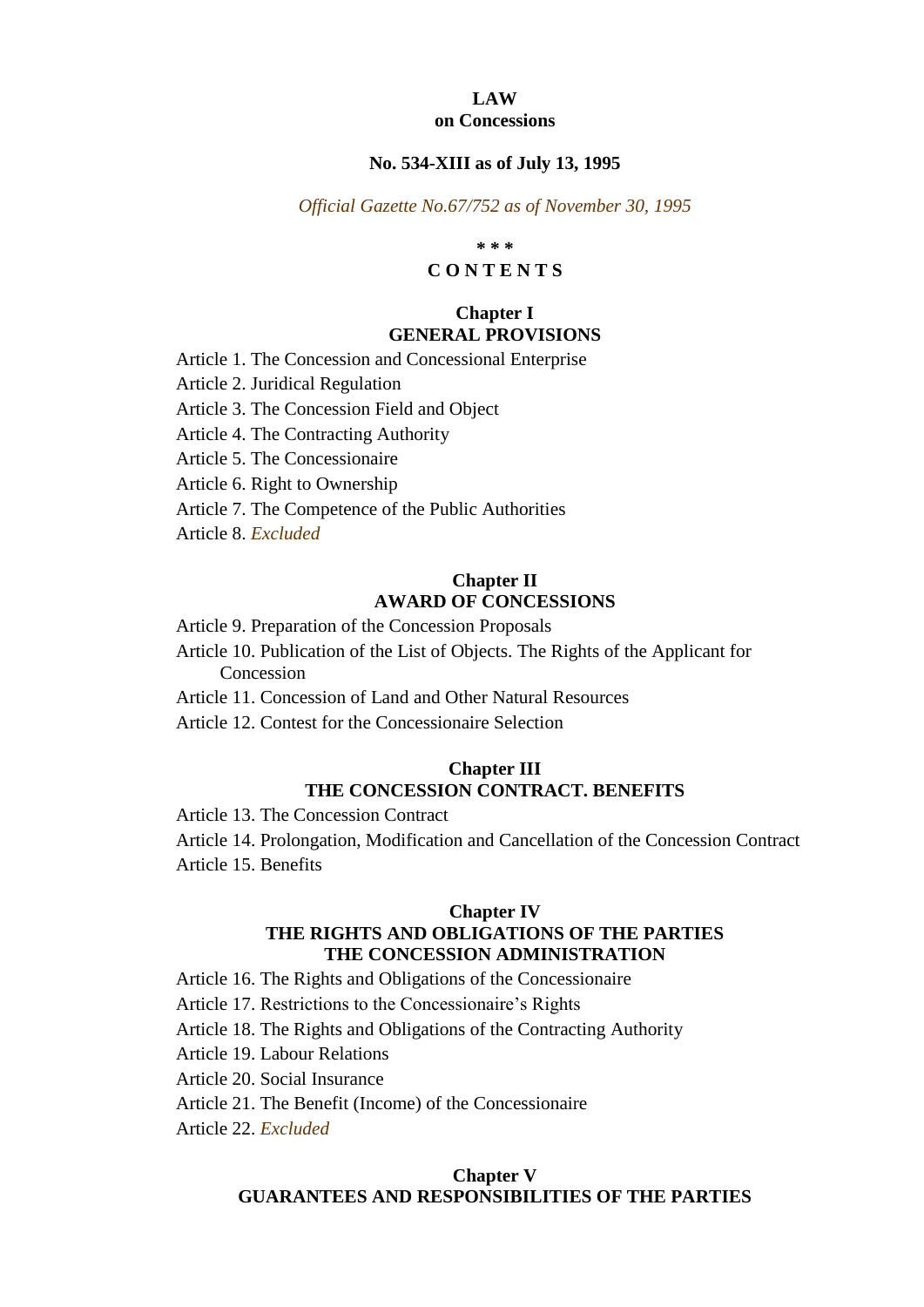Article 23. The Guarantees and Defence of the Concessionaire's Rights Article 24. Cancellation of the Acts that Infringe the Concessionaire's Rights Article 25. The Responsibilities of the Parties

# **Chapter VI FINAL PROVISIONS**

Article 26 The Entry into Force Article 27 The Duties of the Government

*Note: The phrase "The Ministry of Privatization and State Property Administration" in the text of the law is replaced by the phrase "The Department of Privatization and State Property Administration by the Ministry of Economy and Reforms" by Law No.358- XIV as of 15.04.99*

The Parliament is adopting the law hereby.

# **Chapter I GENERAL PROVISIONS**

**Article 1.** The Concession and Concessional Enterprise

(1) Concession is a contract by which the state or the administrative – territory units assign (transmit) an investor (physical person or legal entity, including a foreign one), in exchange for benefits, the right to organize an activity of prospecting, exploration, capitalization or restoration of natural resources on the territory of the Republic of Moldova, of providing public services, exploiting the movable and immovable goods state public property or of the administrativeterritory units, which according to the related law are withdrawn either partially or entirely from the civil circuit, as well as the right to develop certain types of activities, including state monopoly, overtaking the concession object management, the presumptive risk, and the patrimony liability.

(2) The concessional enterprise is a form of collaboration based on a concession contract signed by the state or the territory – administrative unit, in the person assigned by the state or by the territory – administrative unit (contracting authority), with a physical person or legal entity (concessionaire). The concessional enterprise may be organized as a commercial or civil society.

*[Art.1 amended by Law No.181 as of 05.15, 2010, in force since 03.09.2010]*

#### **Article 2.** Juridical Regulation

(1) The concession relationships and other related juridical relationships are regulated by the law hereby and other normative acts.

(2) If the international agreements which the Republic of Moldova is part of stipulates otherwise rather than in the law hereby, the provisions of the international agreement are applied.

#### **Article 3.** The Concession Field and Object

(1) The concession is admitted in all the economy branches and covers all the types of activity, unless it acts against legislation.

(2) Concession objects may be:

a) lands and other natural resources, their prospecting, exploration and capitalization;

b) public or private movable and immovable goods of the state or territory – administrative units;

c) works and services of national or local public interest.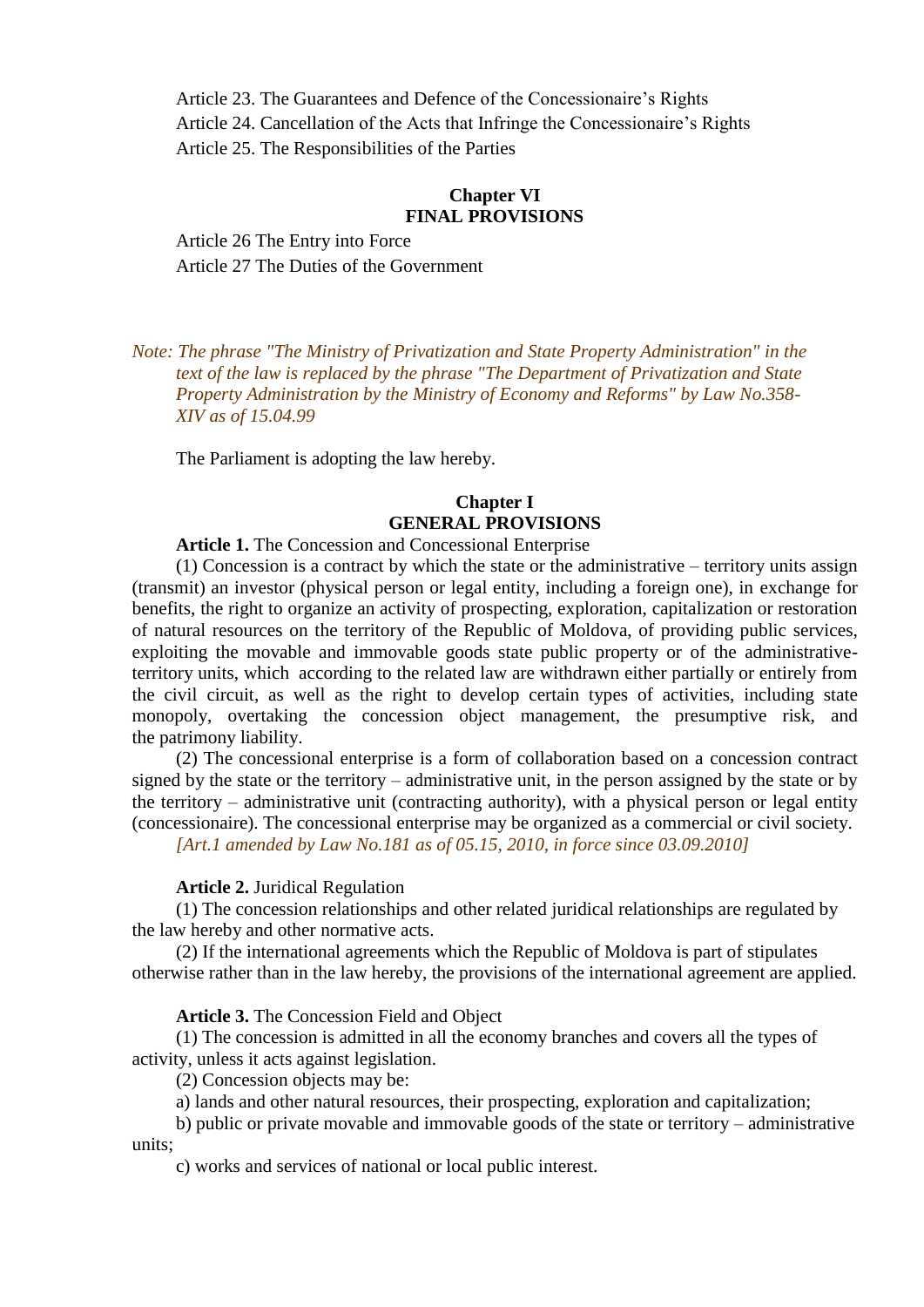(3) Simultaneous concession of more objects is admitted with the purpose of their exploitation as a whole.

(4) The basic characteristics (juridical, ecological, technical and urban - architectural) of the concession objects are made known to the concessionaires.

*[Art.3 amended by Law No.181 as of July 15, 2010, in force since 03.09.2010] [Art.3 amended by Law No.509-XIV as of July 15, 1999]*

## **Article 4.** The Contracting Authority

A Contracting Authority may be:

a) the Government, when lands or other natural resources are given for concession. In this case the contract of concession is signed between the concessionaire and the central specialized body of the public administration authorized by the Government;

b) central specialized bodies and local public administration authorities, within limits of their competence, when state (municipal) enterprise goods are given for concession, or other economic objects.

*[Art.4 amended by Law No. 910-XV as of March 14, 2002]*

#### **Article 5.** The Concessionaire

Concessionaires may be physical persons or legal entities from the Republic of Moldova and other states.

#### **Article 6.** Right to Ownership

(1) The contracting authority assigns the concessionaire, based on a concession contract, his right of possession and use on the object of concession, reserving himself the exclusive right over its disposal.

(2) The products and benefit (income) obtained by the concessionaire as a result of exploiting the concession object is his property, unless otherwise provided by the concession contract.

(3) The concessionaire's own and other-nature materials purchased on own means are considered his property, as well as the improvements brought by him to the concession object, if they can be separated by the object under discussion without damaging it.

(4) The inseparable improvements brought object by the concessionaire to the concession are public property of the state or the territory – administrative units. On the expiry of the concession contract, or in case of its cancellation, the concessionaire has the right to cost recovery of the improvements brought to the concession object with the permission of the contracting authority, unless otherwise provided in the concession contract.

*[Art.6 amended by Law No.181 as of July 15. 2010, in force since 03.09.2010]*

**Article 7.** Competence of the Public Authorities

(1) The Government is to:

a) approve the list of state public property goods and the list of the works and services of national public interest proposed for concession;

b) approve the concession objectives of national interest and the general requirements for selecting the concessionaire, as well as the concession conditions;

c) approve the policy documents on the concession development;

d) adopt necessary normative acts for the execution of the law hereby, approval of the standard set of documents (samples of requests, offers, informative press releases, etc.), as well as the standard procedures in order to insure the functionality of the concession;

e) appoint the specialized body of the central public administration with positions of contracting authority for signing contracts with private partners, in case of the public – private partnerships initiated by the Government or by the central public administration authorities, and for monitoring the execution of contracts.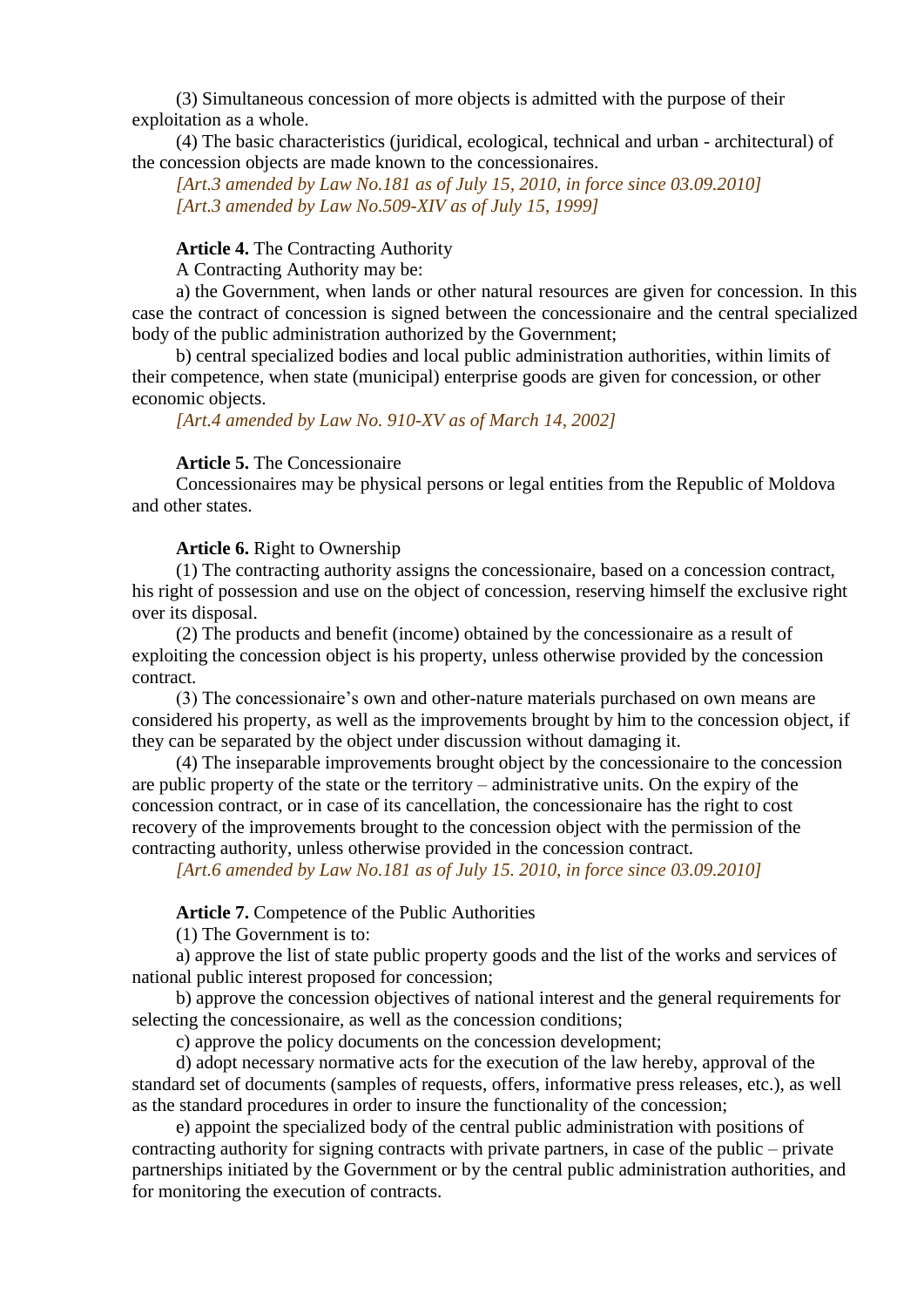(2) The Ministry of Economy is to:

a) elaborate policy documents on concession;

b) elaborate modification and completion proposals of the legislative and normative acts on concession;

c) elaborate and present for approval to the Government the drafts of the normative acts necessary for the execution of the law hereby.

(3) The Public Property Agency by the Ministry of Economy, hereinafter called the *Agency*, is to:

a) coordinate the start of the concession at national level;

b) approve the feasibility studies;

c) assist the central public administration authorities in identifying the concession objectives of national interest, of the general requirements for selecting the concessionaire and concession conditions based on the feasibility studies, their presentation for approval to the Government;

d) elaborate and put into force the standard documentation for the selection procedures of the concessionaires (samples of applications, offers, informative press releases, etc.), disseminate the best practices and recommendations in the field of concession activities;

e) publish, on the web page of the Agency, informative press releases and documents related to concession of the state public-property goods, of the works and services of national interest;

f) keep record of the public patrimony transmitted for concession;

g) realize and monitor the concession in case of concession contracts signed by the Agency.

(4) the specialty body of the central public administration assigned with the position of contracting authority:

a) identification of the state public property goods, works and services liable for concession and presentation of proposals by the Agency regarding their inclusion in the list of state public property goods proposed for concession, supported by feasibility studies and the conditions of concessions;

b) start, realize and monitor the concession;

c) sign contracts within conditions of the law hereby.

(5) if applicable, the local or rayonal council is to:

a) approve the list of the public and private goods of the territory – administrative units, the list of works and services of local public interest proposed for concession

b) approve the objectives and conditions of concessions based on feasibility studies, as well as the requirements regarding the selection of the concessionaries;

c) appoint the commissions members for selecting the concessionaires;

d) approve the project of the concession contract in the negotiated form.

(6) if applicable, the mayor or the head of the rayon is to:

a) sign concession contracts and send a copy on the address of the Agency for record;

b) insure the monitoring and control on the realization of contracts of concession where the local public administration authority is acting as contracting authority;

c) issue certificates of urbanism for the objects supposed for concession, in cases stipulated by law;

d) insure the elaboration of the feasibility studies.

(7) Provisions of par.(5) and (6) are applied, accordingly, to the public administration authorities , from the autonomous territory unit of special juridical statute.

*[Art.7 in the wording of Law No.181 as of July 15, 2010, in force since 03.09.2010] [Art.7 completed by Law No.509-XIV as of July 15, 1999]*

**Article 8.** Relationships between supreme public authorities and local public administration authorities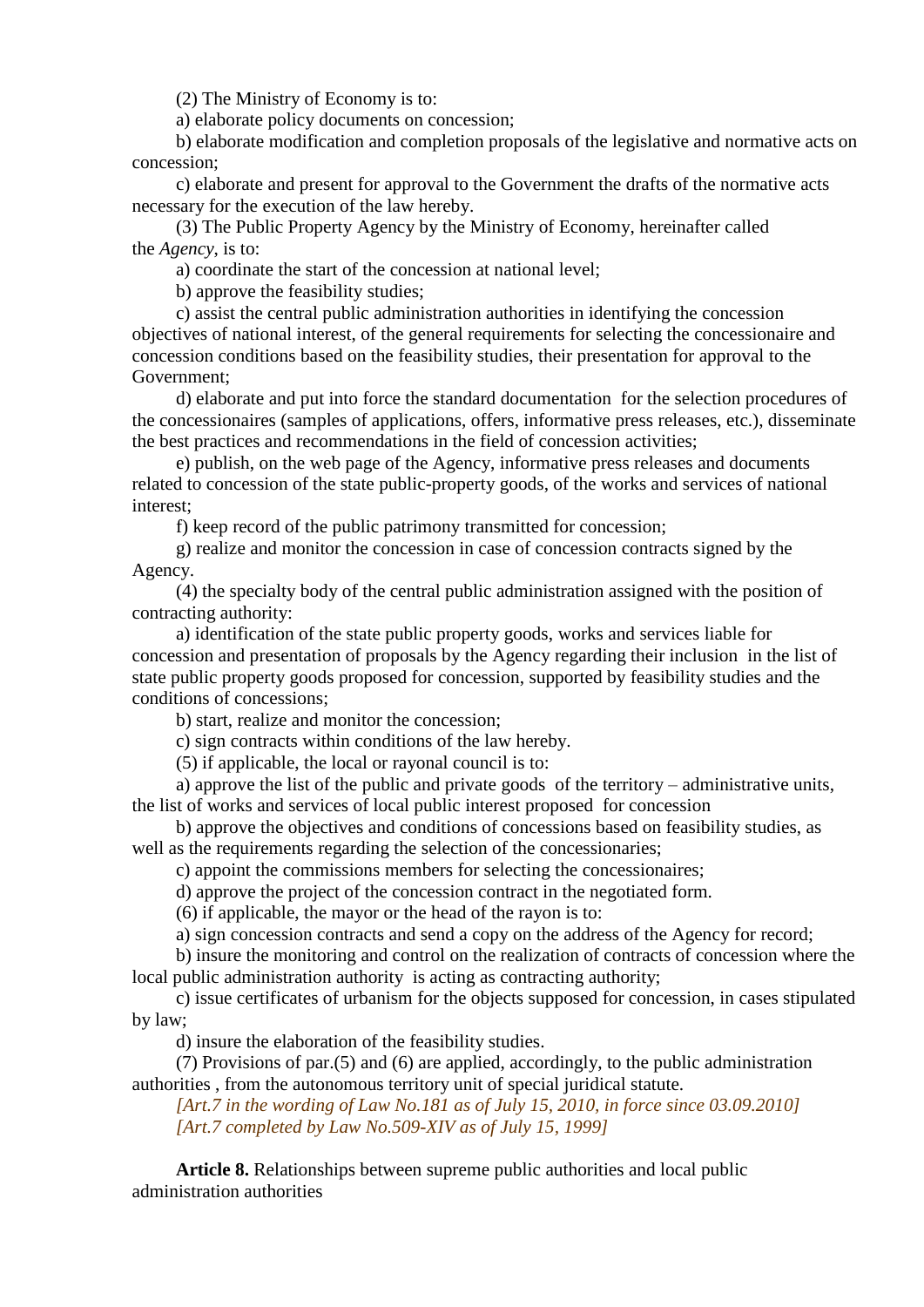*[Art.8 repealed by Law No.181 as of July 15, 2010, in force since 03.092010]*

## **Chapter II AWARD OF CONCESSIONS**

**Article 9.** Preparation of the Concession Proposals

(1) Preparation of the concession proposals includes the conclusion of the list of objects for concession, elaboration of the feasibility study, concession opportunity, as well as concession conditions.

(2) The specialized central bodies prepare concession proposals and present them for examination to the Agency. The executive authorities of the local public administration prepare concession proposals and present them for examination to the representative authorities of the local public administration, which, in 20 days, since the receipt of proposals, take the decision regarding their opportunity. In case the concession proposals do not follow the requirements, they are returned to be finalized.

*[Art.9 amended by Law No.181 as of July 15, 2010, in force since 03.09.2010] [Art.9 amended by Law No.910-XV as of March 14, 2002]*

**Article 10.** Publication of the List of Objects. The Applicant's Right for Concession

(1) The contracting authority insures the publication of the informative press releases in the Official Gazette of the Republic of Moldova. The time for submitting the applications by the applicants for concessions will be indicated in the informative press-release and it will not be shorter than 60 days since its publication. The contents of the documents and information referring to the concessionaire - selection procedure are published on other web pages and, if applicable, in the local or central press, as the contracting authority decides.

(2) The concession applicants have the right to:

a) take notice, since the day of publication in the Official Gazette of the Republic of Moldova, of the concession objects, the necessary documents and propose the respective offers within time limit settled in the informative press release;

b) require from the contracting authority the concession of objects not included in the published list. In case when the contracting authority considers as appropriate the concession of the related objects, their list and the mandatory clauses of the contract of concession is approved within conditions of the law hereby;

c) require the conclusion of more contracts of concession.

*[Art.10 amended by Law No.181 as of July 15, 2010, in force since 03.09.2010]*

**Article 11.** Concession of land and other natural resources

(1) the following can be given for concession: land of all categories and other naturals resources in the conditions of the law hereby and other normative acts.

(2) the land meant for nature protection, lands of archeological patrimony, the lands of historic – cultural value, and the forest fund lands can be given for concession within limits of the law hereby by following the provisions of the special laws regulating the juridical regime of these lands.

(3) the control over the exploitation activity of the lands and other natural resources mentioned in par.(1) and (2) is exercised by the contracting authority, by the concessionaire and the state supervision and control body in the field of environment protection.

*[Art.11 in the wording of Law No.181 as of July 15, 2010, in force since 03.09.2010]*

**Article 12.** The concessionaire-selection contest

(1) The concession is awarded based upon the results of the concessionaire-selection contest, by ultimately signing the concession contract.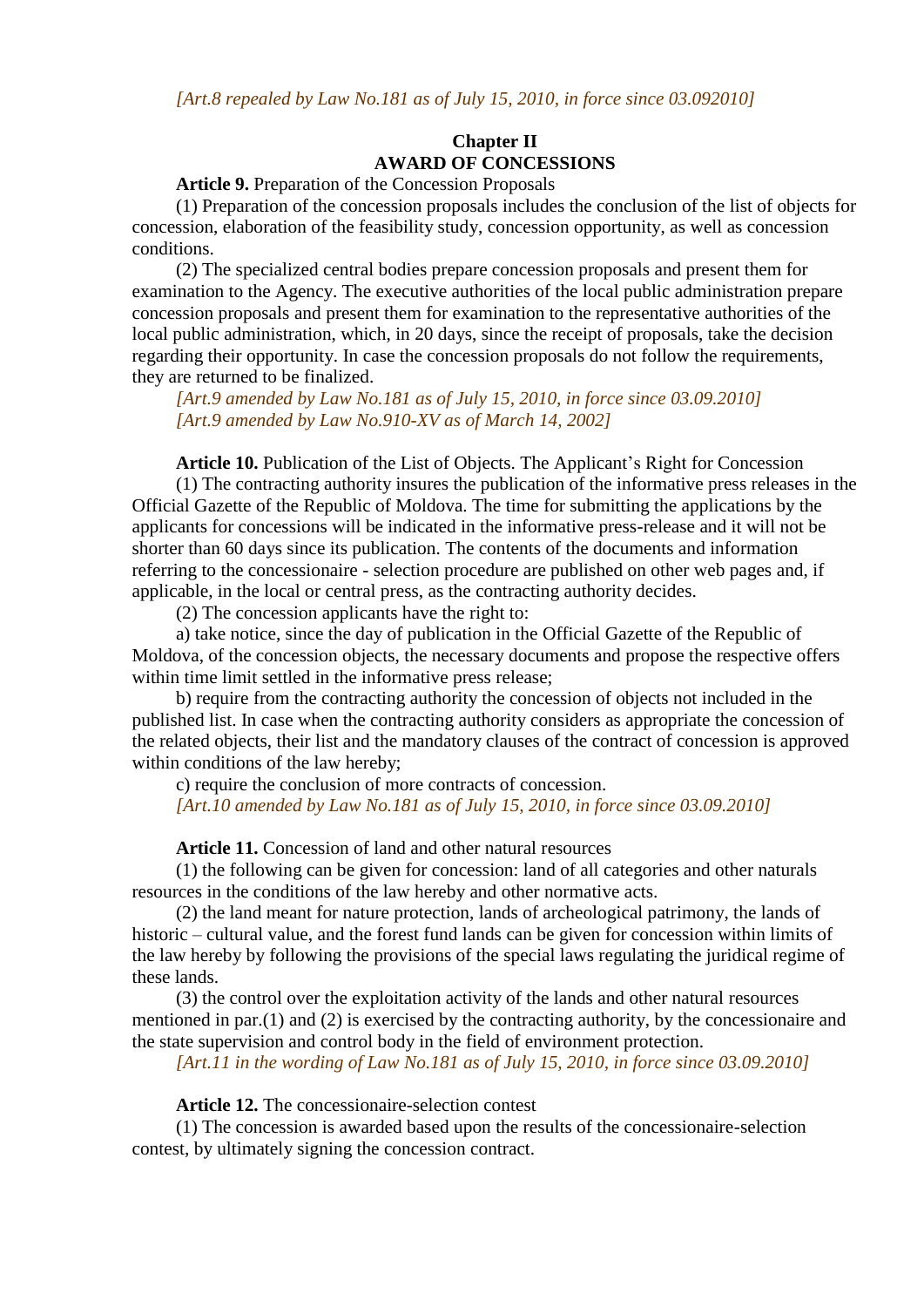(2) In case the object of the concession is required by a single applicant, the offer which follows the conditions settled by the contracting authority, the concession contract is signed with the latter.

(3) The concessionaire-selection contest is organized by the contracting authority as settled by the Government.

*[Art.12 amended by Law No.181 as of July 15, 2010, in force since 03.09.2010]*

## **Chapter III**

#### **THE CONCESSION CONTRACT. BENEFITS.**

**Article 13.** The concession contract

(1) The concession contract covers:

a) the contracting parties;

b) the concession object and purpose;

c) forms, conditions and the way of settling concession payments;

d) the obligations of the contracting authorities on objects concession and his rights of control on their exploitation;

e) the concessionaire's obligations in maintaining the concession objects in functioning state and return them in the respective state after the contract effects termination, as well as the obligations to insure the ecological security of the established production unit and environment protection;

f) conditions of the concession object insurance;

g) the amount and terms for attracting investments for organizing the activity of the concessionaire;

h) the clause on presenting the environment-protection body review as settled by law and the review of the sanitary-epidemiological service on the security of the technologies applied;

i) the right of the state to purchase with priority the finite product of the concessionaire;

j) the clause on maintaining or modifying the number of work places;

#### *[Let.k), l) repealed by Law No.181 as of July 15,2010, in force since 03.09.2010]*

m) forms of control of the concession realization;

n) conditions, shares, way and terms of preparation of the local personnel for the concession fulfillment;

# *[Let.o) repealed by Law No.181 as of July 15, 2010, in force since 03.09.2010]*

p) the list of the juridical facts the appearance of which may lead to amending the clauses of the concession contract or its cancellation at the request of one of the sides;

q) the way of distributing the goods between the concessionaire and contracting authority at the termination of the concession contract effects;

r) the responsibilities of the parties and the way of solving mitigations;

s) the procedure of liquidating the concession enterprise;

t) the duration of the contract;

u) the financial guarantees of the sides;

v) the headquarters and identification elements of the sides' banks;

w) other clauses agreed by the parties.

(2) The concession contract has as attachment documents confirming the state's right of ownership or that of the territory – administrative unit on the object of concession,

the cadastral plans of the lands, the location plans of the buildings, if applicable, and the list of the goods property of the contracting authority with their value according to data from the evaluation report.

(3) The concession contract of lands and other natural resources are also to include: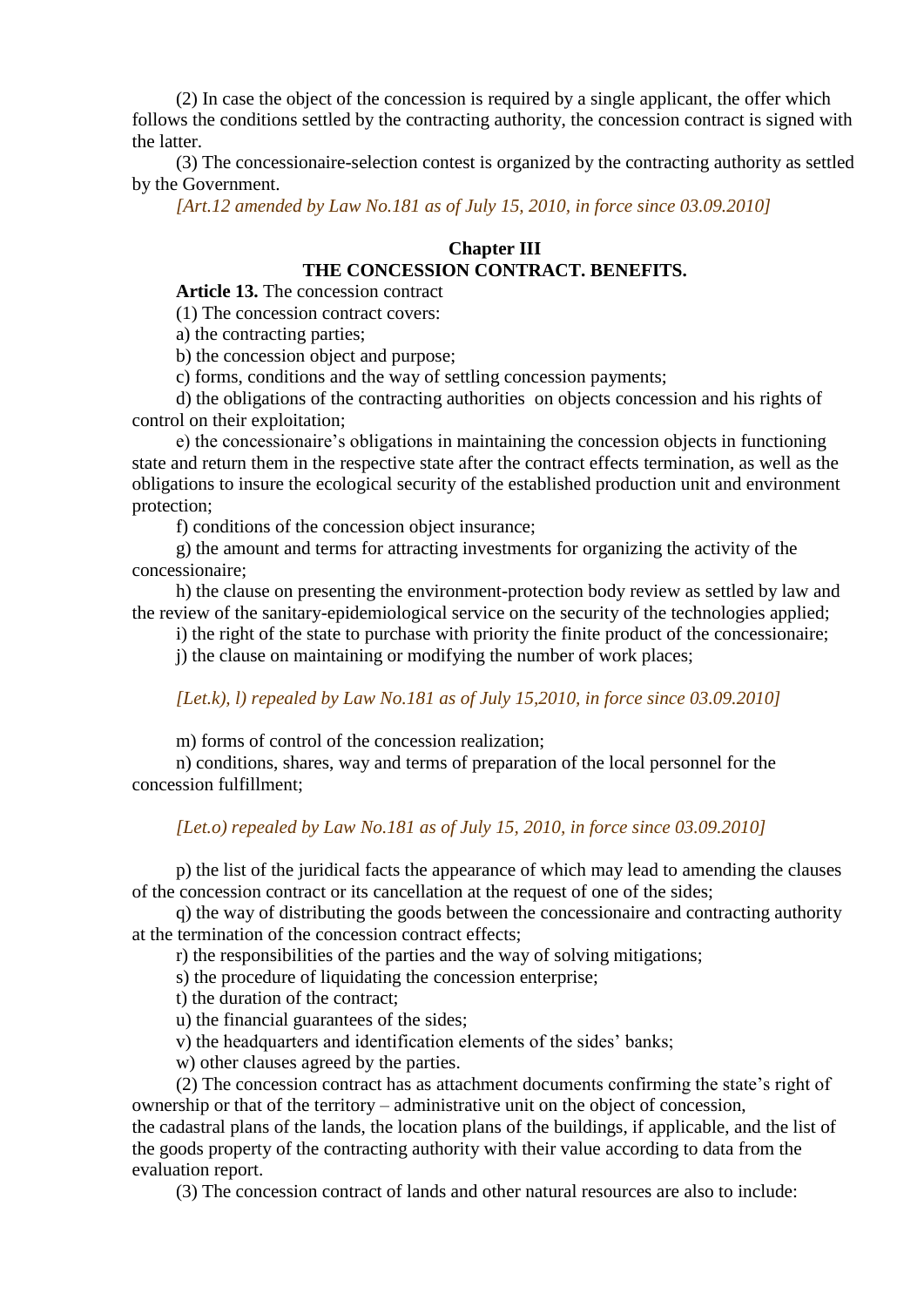a) the characteristics of the environment, soil and other natural resources, as well as the amount of their exploitation;

b) the technological norms of their exploitation;

c) conditions of land re-cultivation;

d) compensation payments for withdrawing from circulation the lands and other natural resources;

e) conditions of protection of the accompanying natural resources;

f) the amount and way of storing the production wastes;

g) the maximal admissible norms of the impact on the environment;

h) the way of distributing the expenses for the prospecting, exploration and capitalization of natural resources, as well as the risks and incomes related to these activities.

(4) the contract of concession is signed for a period not exceeding 50 years.

(5) After signing the contract, the contracting authority is giving assistance to the concessionaire in the process of obtaining, within reasonable time, permits, authorizations and other documents related to the concession realization, stipulated by the legislative acts or by the contract, if the issue of these permits and authorizations falls under the contracting authority's competence.

*[Art.13 amended by Law No.181 as of July 15, 2010, in force since 03.09.2010]*

## **Article 14.** Prolongation, Amendment and Cancellation of the Concession Contract

(1) At the expiry of the contract of concession, if its clauses have been followed, the concessionaire benefits from the preferential right, to extend the contract. In case of the contract extension, its clauses can be modified according to the parties' agreement.

(2) The unilateral modification of the concession contract is hit by absolute nullity.

(3) the contracting authority has the right to require the cancellation prior to the expiry of the contact of concession in case when:

a) events appear or facts are found allowing to cancel the contract;

b) the concessionaire breaks the contract clauses;

c) the concessionaire is liquidated - legal entity or the concessionaire has died – physical person that signed the contract;

d) bankruptcy of the concessional enterprise;

e) pronouncement by the competent court of the decision regarding the nullity of the constitution documents of the concession enterprise.

(4) reorganization of the contracting authority does not imply the amendment of the concession contract clauses or its cancellation. In this case, the Government (the central body of the public administration specialty or the authority of the local public administration) takes responsibility to follow the contract.

(5) The effect of the concession contract end at the expiry of the settled period, in case of its cancellation prior to the end date, the liquidation of the concession enterprise, damaging the object of concession or in the situation when it becomes unusable until the contract expiry.

*[Art.14 amended by Law No.181 as of 15.07.2010, in force since 03.09.2010] [Art.14 amended by Law No.240-XV as of 13.06.03, in force since 08.07.03] [Art.14 amended by Law No.1009-XIII as of 22.10.96]*

#### **Article 15.** Benefits

(1) The concession benefits are settled by in-kind, cash or both, as one-time payments (bonus), rent (lease), payment for the extraction of the natural resources or for the production of the products (royalty). In case when the mentioned payments are realized by a foreign investor, they can be realized in national and/or foreign currency.

(2) One-time payments, in the meaning of the law hereby, mean fixed sums, equal to the estimated value of the concession object. These are the first payments realized after the state registration of the concession enterprise, which anticipates the beginning of the investment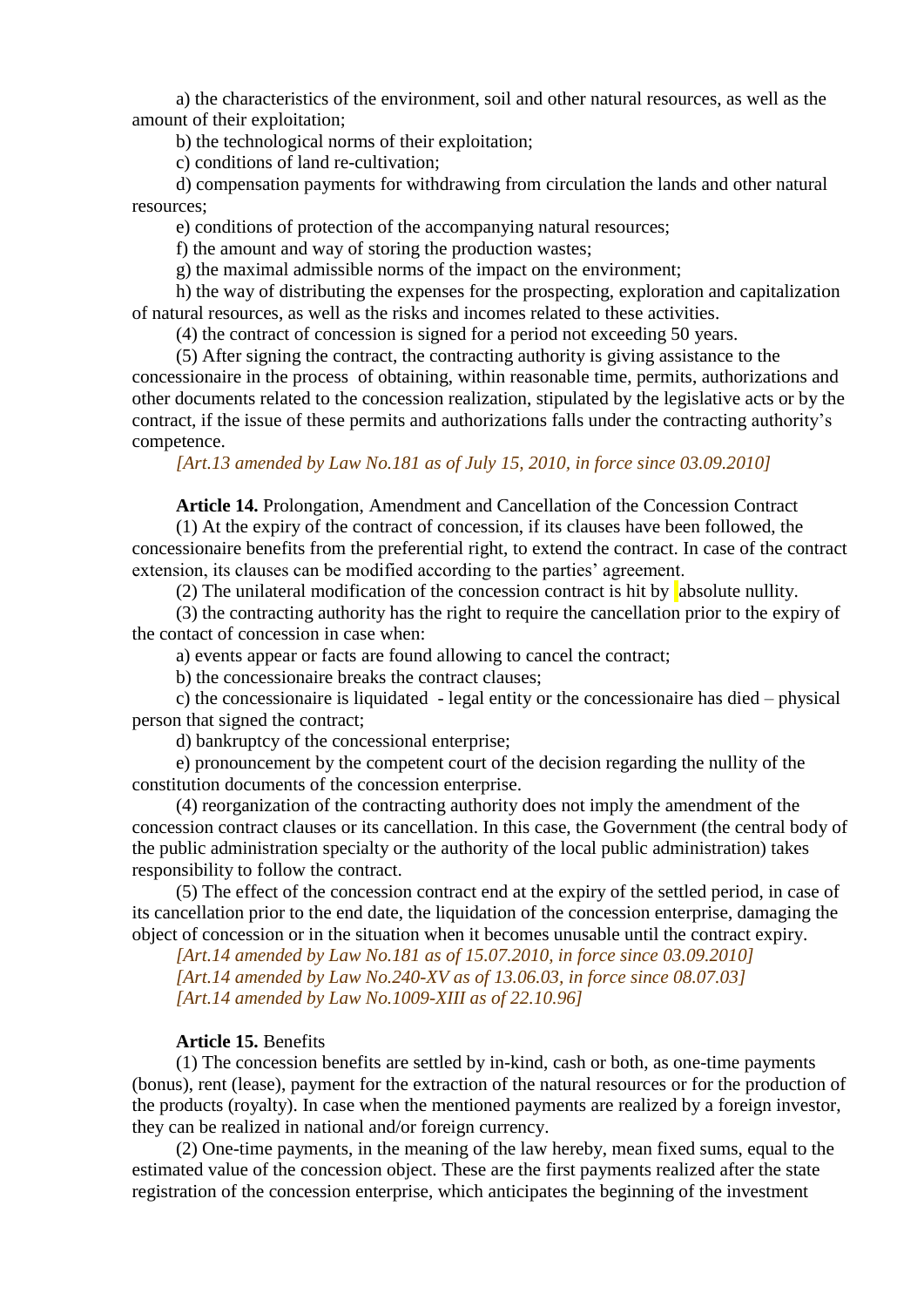activity of the concessionaire and it is not reimbursed, if the concession contract does not stipulate otherwise.

(3) The amount of the rent is stipulated in the concession contract. The contracting authority may settle the rent in progressive shares. In order to stimulate the most urgent start of the functionality of the concession enterprise, the rent can be settled for a limited period of time, for example until the extraction of the natural resources or the export of products start.

(4) The payments for the extraction of the natural resources or production of products represent periodical payments for the right of exploitation of the natural resources. The latter are paid since the moment when the natural resources start being extracted, or the products are produced, until the expiry of the concession contract, in form of breakdowns from the production cost (in percent from the amount from the sales volume (income, benefit), or as taxes per unit of product. The royalty does not fall under the incidence of the fiscal facilities.

(5) The amount and forms of the mentioned payments, as well as the way and terms of their payment are settled in the contract of concession.

(6) The benefits may be settled for the exploitation of all the concession objects as a whole or for each separate object.

*[Art.15 amended by Law No.33 as of 03.06.2012, in force since 05.25.2012] [Art.15 amended by Law No.181 as of 07.15.2010, in force since 09.03.2010]*

## **Chapter IV THE RIGHTS AND OBLIGATIONS OF THE PARTIES. THE CONCESSION ADMINISTRATION**

**Article 16.** The rights and obligations of the concessionaire

(1) The concessionaire has the right to:

a) settle the main directions and perspectives of development of the concession enterprise, as well as plan its activity;

b) settle the structure of the management bodies, the list of positions, hire workers, including foreign citizens and stateless persons;

c) appoint the head of the concession enterprise, his deputies, the managers of the structural subdivisions, if not provided otherwise;

d) organize extra concession activities in lie with the legislation and the contract of concession or the contracting authority's agreement;

e) sue in competent administrative court the actions of the specialized central bodies of the public administration (of the local public administration authorities) within regulation of the concession relations.

(2) the concessionaire is to:

a) follow the clauses of the contract of concession;

b) organize entrepreneurial activity, organize bookkeeping ad statistics, in line with the legislation;

c) present, at the cancellation of the concession contract, documents proving that the concession objects are free from any tasks;

d) return to the contracting authority, at the expiry of the concession contract or in case of its cancellation, the goods in the same state as he overtook them, taking into account their natural depreciation;

e) liquidate the concessional enterprise in line with the legislation and concession contract, within 6 months from the contract expiry or in case of its cancellation before the expiry.

*[Art.16 amended by Law No.240-XV as of 13.06.03, in force since 08.07.03] [Art.16 amended by Law No.1009-XIII as of 22.10.96]*

**Articolul 17.** Restrictions to the Concessionaire's Rights

Full or partial transmission of the concession object to a third party by the concessionaire is forbidden.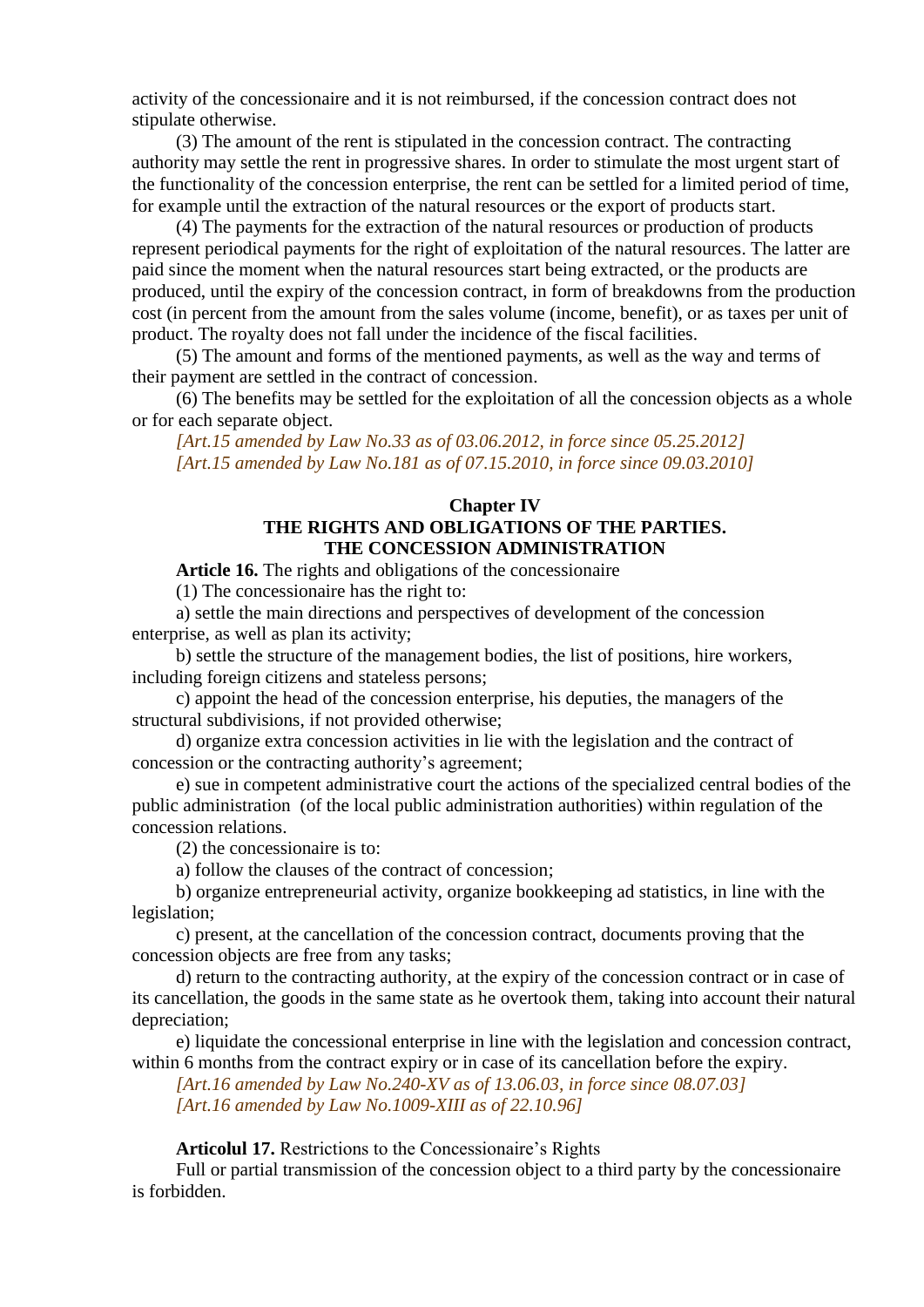**Articolul 18.** The rights and obligations of the Contracting Authority

1) The Contracting Authority has the right to:

a) be part of the management and control body of the concessional enterprise;

b) receive or purchase on a priority basis a part of the production made by the concessionaire, unless otherwise provided by the concession contract;

c) exercise control over the concessionaire to follow the Moldovan legislation and the concession contract;

d) purchase as priority the goods of the concessionaire after the contract effects termination;

e) require in case of the concession contract expiry or its cancellation, to be transmitted for free the improvements that cannot be separated from the concession contract without damaging it, brought by the concessionaire to this object, as well as the constructions executed on the concession land without the consent of the contracting authority;

f) realize control over the economic-financial activity of the concessionaire using an independent audit service.

(2) The contracting authority is to:

a) grant the concessionaire, timely and in full amount, the rights over the concession object, stipulated by the concession contract;

b) hand in the concession objects to the concessionaire in the state and terms stipulated by the concession contract;

c) keep the commercial secret of the concessionaire, in line with the Law on the commercial secret;

d) not to intervene in the economic and operative activity of the concessionaire.

#### **Article 19.** Labour Relations

The labour relations within the concessional enterprise are regulated by the labour legislation.

#### **Article 20.** Social Insurance

The social insurance of the local personnel of the concessional enterprise is regulated by the legislation of the Republic of Moldova, and that of the foreign workers – by contracts (agreements), the payments being transferred in the respective funds of the countries where the latter reside.

**Article 21.** The Benefit (income) of the Concessionaire

The benefit (income) left after the payment of other mandatory payments is used by the concessionaire. The concessionaire independently uses the net benefit, unless otherwise provided by the concession contract.

#### **Article 22.** Imposition of Tax

*[Art.22 excluded bylaw No.268-XVI as of 28.07.2006, in force since 08.09.2006] [Art.22 in the wording of Law No.1592-XIII as of 27.02.98]*

# **Capitolul V**

# **GUARANTEES AND RESPONSIBILITIES OF THE PARTIES**

**Article 23.** The Gurantees and Defence of the Concessionaire's Rights

- (1) The contracting authority insures the concessionaire:
- a) protection of investments;

b) non-interference of the central specialized bodies of the public administration (local public administration authorities) in the concessionaire's entrepreneurial activity, except cases when this activity violates the legislation, and it is a real danger to the life and health of the population, or serious consequences are likely to arise;